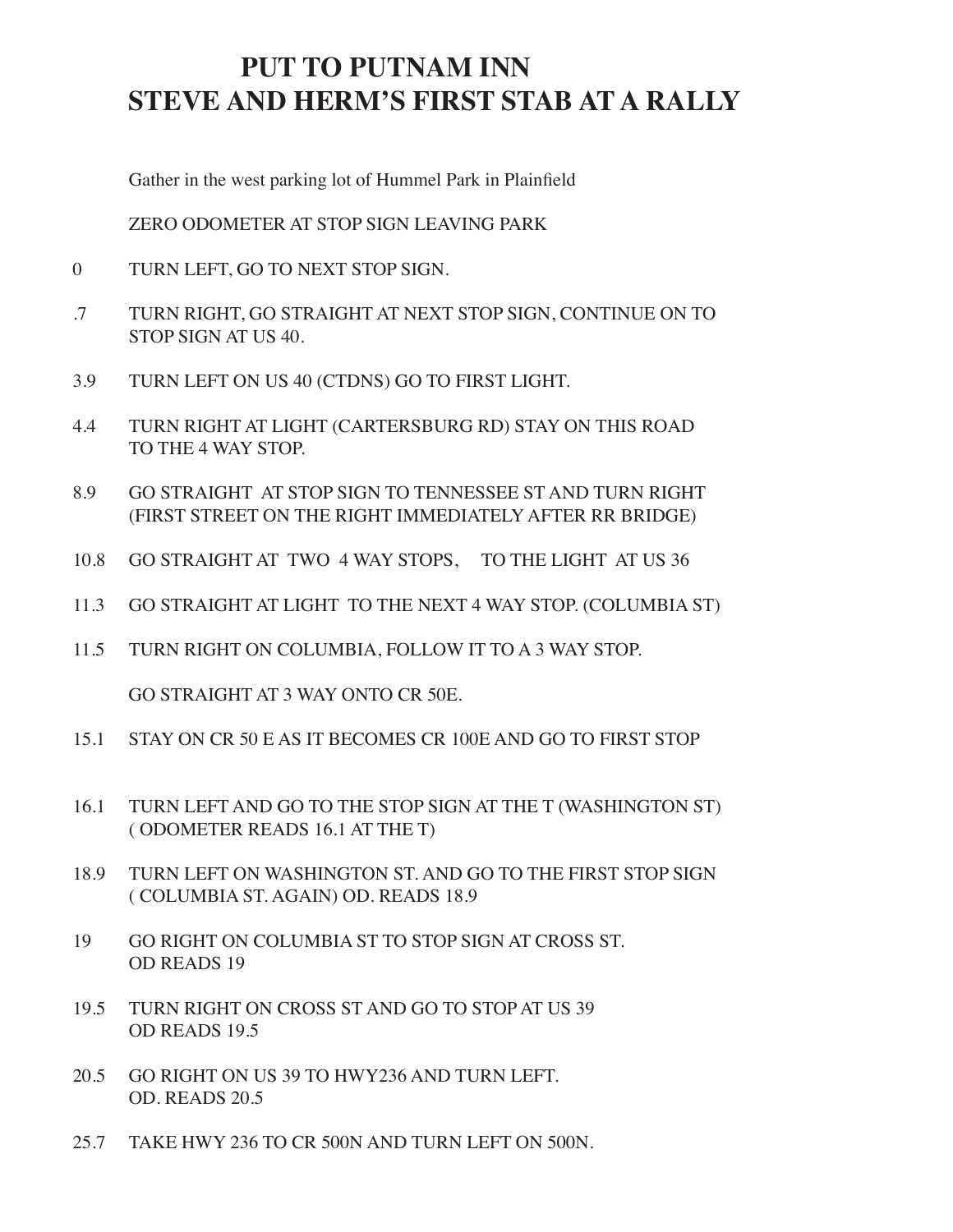OD READS 25.7 (DID YOU ENJOY THE VISTA?)

- 27.8 GO WEST ON 500N TO STOP SIGN AT HWY 75. OD READS 27.8 AT THE SIGN
- 28.3 GO STRAIGHT ONTO HWY75 (CTDNS) DO NOT FOLLOW HWY SOUTH EXIT ONTO HUGHES RD AFTER ONLY 1/2 MILE ON 75, FOLLOW THE MCCLOUD NATURE PARK SIGN. OD READS 28.3
- 30.2 FOLLOW HUGHES ROAD PAST PARK ENTRANCE TO STOP SIGN AT PUTNAM COUNTY LINE RD. OD READS 30.2
- 31.8 TURN RIGHT ON COUNTY LINE ROAD, CROSS ONE LANE BRIDGE (NICE VIEW OF BIG WALNUT FROM BRIDGE) GO TO STOP SIGN AT HWY236. OD READS 31.8
- 32.6 GO LEFT ON HWY236 (CTDNS) TO CR825E IN DOWNTOWN BARNARD. LEFT ON CR825E. OD READS 32.6
- 33.3 FOLLOW CR 825E TO A T AND TURN RIGHT AT T, STAY ON THIS ROAD AS IT WINDS DOWN TO ANOTHER CONCRETE BRIDGE OVER BIG WALNUT AND UP THE HILL TO A STOP SIGN AT CR1100N.
- 34.8 TURN RIGHT ON 1100N, IT WILL TURN LEFT IMMEDIATELY AND BECOME 775E
- 36.3 FOLLOW 775E TO LEFT TURN AT 700E. OD READS 36.3 AT 700E
- 37.3 LEFT ON 700E TO T (STOP SIGN) AT CR900N OD READS 37.3

 TURN RIGHT AND GO TO STOP SIGN IN NEW MAYSVILLE (CR675E)

- 37.6 GO LEFT AT STOP SIGN IN NEW MAYSVILLE, FOLLOW 675E TO STOP SIGN AT T
- 38.5 TURN RIGHT AT THE T AND VERY QUICKLY LEFT ONTO CR665E
- 38.6 FOLLOW CR665E, AS IT BECOMES CR600E ,TO A STOP SIGN AT US36 (CTDNS) OD READS 39.9
- 40.3 GO STRAIGHT AT US36 (USE CAUTION CROSSING US36) TO CR 675 AND TURN RIGHT ON 675. OD READS 40.3
- 43.7 FOLLOW CR675 (CAUTION 100 YARDS OF GRAVEL ON THIS ROAD) BEFORE YOU GO THROUGH THE COVERED BRIDGE, FOR YOUR LAST DANCE WITH BIG WALNUT, AND BACK TO US36. OD READS 43.7 AT US36
- 60.3 GO LEFT ON US 36 (CTDNS) TO HW59 IN BELLMORE ( SORRY, 16.6 MILES OF STINKING STRAIGHT ROAD, LISTEN TO SOME TUNES)